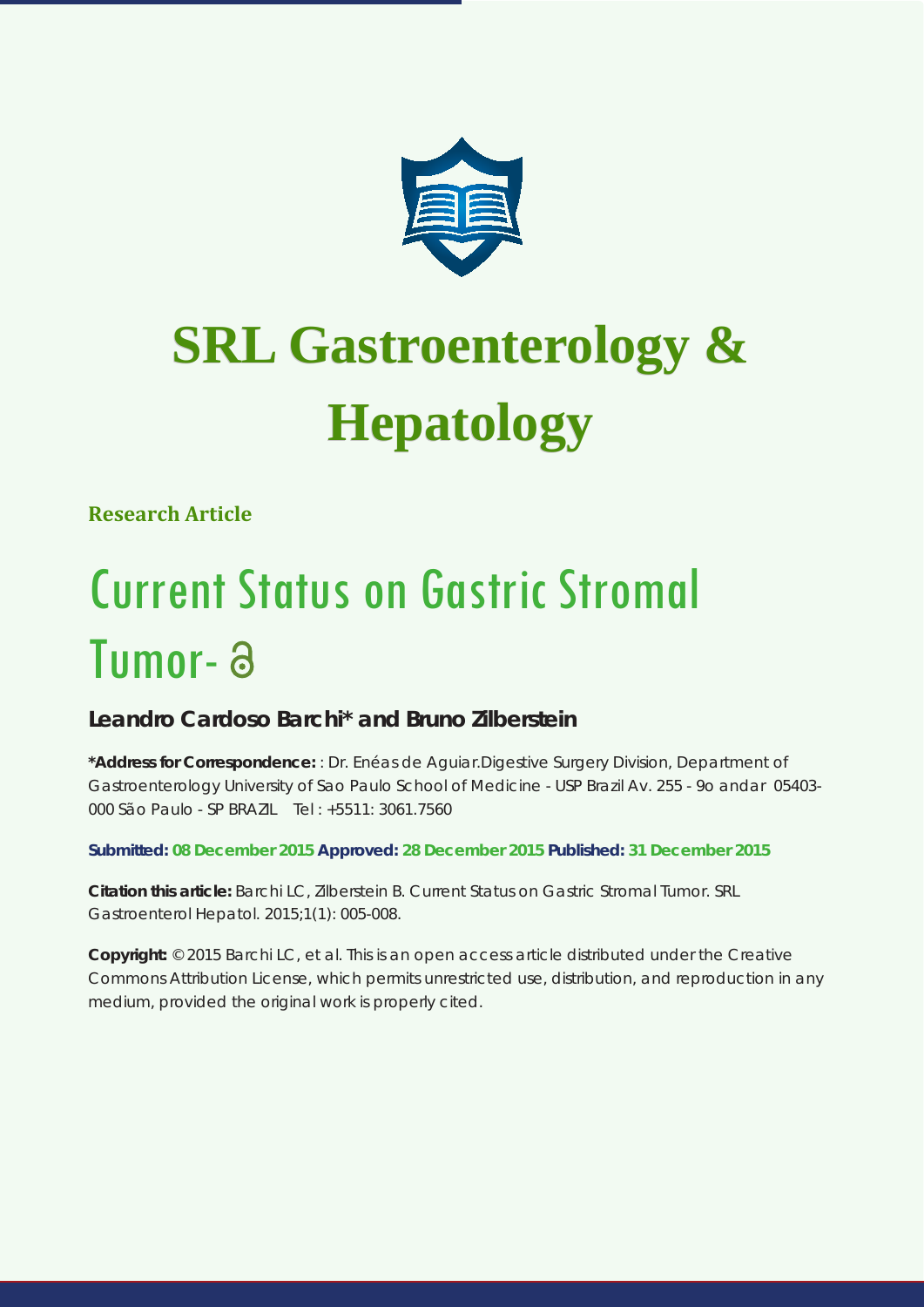#### **ABSTRACT**

**Background:** Gastrointestinal Stromal Tumor (GIST) is the most common mesenchymal neoplasms of the gastrointestinal (GI) tract, occupying 0.2% of all digestive tract cancer cases. The main affected site is the stomach (50% cases). The vast majority (95%) have a mutation in the Kit gene. Surgery is the treatment of choice, with complete tumor resection with free margins, and no need for lymphadenectomy. Minimal invasive surgery may be an option, mainly for small tumors and patients with localized disease. The emergence of molecular targeted therapy has brought great advances in the treatment of unresectable metastatic tumors, and in cases of recurrence after surgical treatment.

KEYWORDS: GIST, imatinib, gastrectomy, laparoscopic resection, stomach neoplasm, c-Kit

#### INTRODUCTION

Gastrointestinal Stromal Tumor (GIST) is the most common mesenchymal neoplasms of the gastrointestinal (GI) tract, occupying 0.2% of all digestive tract cancer cases. It has an estimated incidence of 14.5 inhabitants / million / year and prevalence of 129 / million inhabitants / year. In the US the annual incidence is 5-6 thousand cases / year with a 3-year survival rate of 73% [1].

The mean age is 58 years, with no gender preference. The main affected site is the stomach (50% cases), followed by small intestine (25%), colon (10%), and other locations such as the rectum, esophagus, mesenteric and retroperitoneal (15%) [2]. Of 2,583 cases of malignancies of the stomach treated at Hospital das Clínicas – University of São Paulo School of Medicine (HCFMUSP) from 1971 and 2006, the GIST accounted for only 2% and adenocarcinoma accounts for 93% of cases [4].

It is believed that these tumors are originated in the interstitial cells of Cajal (1893). These cells, which are present in all gastrointestinal tract, work as true pacemakers integrating the smooth muscles of the digestive tract with the autonomic nervous system in its peristalses activity [5].

The term gastrointestinal stromal tumor was introduced by Mazur and Clark in 1983 as a reference to the main group of mesenchymal tumors of the gastrointestinal tract, which could not be distinguished from smooth muscle or neurogenic origin [6]. To date, it is now known that GIST is a distinct cancer and it is estimated that 72% of these tumors diagnosed today were wrongly classified in the past as leiomyomas, leiomyossarcomas or tumors of neural origin between schwannomas or neurilenomas [7]. This differentiation has been possible only due to the emergence of immunohistochemical staining techniques (1980) that are essential for diagnosis.

#### HISTOLOGY AND IMUNOHISTOCHEMICAL ASPECTS

This distinct group of mesenchymal neoplasms are consisted of spindle cell, i.e., elongated nuclei present in 70% of cases, epithelioid cells with rounded nuclei and abundant cytoplasm (20%) or mixed (10%) and has mutation in the tirosinakinase (TK) receiver [8].

*Cite this Article: Barchi LC, Zilberstein B. Current Status on Gastric Stromal Tumor.SRL Gastroenterol Hepatol. 2015;1(1): 005-008.*

The vast majority (95%) have a mutation in the Kit gene. This gene encodes a transmembrane receptor with tyrosine kinase activity immunologically recognized as CD-117 (c-kit) [9,10]. The human proto-oncogene c-kit has been described by Yarden et al. in 1987, however was Hirota et al. in 1998 that, although interestingly did not mention Yarden's work, proposed to be the origin of GIST the interstitial cells of Cajal and that Kit mutation leads to the development of this neoplasia [11,12]. Kit is a TK transmembrane receptor and is responsible for various cell functions, among which proliferation, adhesion, apoptosis, and cell differentiation. The mutation that occurs in the Kit gene leads to a constitutive activation in Kit protein causing unopposed cell proliferation stimulus. This entails the development of tumor [13]. Most of positive c-Kit GIST also express positivity for other receptor, the CD-34 (70% of cases), which are more common in the esophagus and rectum. S-100 protein and Desmin are rarely positive. Nonetheless, Vimentin and Smooth Muscle Actin (1A 4) marker may be positive in 15-60% of cases. A small percentage shows no mutation in c-Kit, but in the growth factor receptor alpha derived from platelets (PDGRFa) [14].

A calcium-regulated chloride channel protein was identified from transcriptional gene expression profiling studies on GIST [15,16]. This protein is known as DOG1 (discovered on GIST-1) and has high specificity and sensitivity for GIST and is expressed strongly on their cell surface. The polyclonal antibodies against this protein have been found to label GIST independently of c-KIT/PDGFRA mutational status [17, 18].

For histological and immunohistochemistry GIST diagnosis is recommended by the National Institute of Health (NIH) studying CD-117, CD-34, 1A 4, Desmin and Ki-67 (cell proliferation antigen), which does not help in the diagnosis but has strong influence on prognosis [19].

#### DIAGNOSIS AND TREATMENT APPROACH

Most patients with GIST are diagnosed due to symptoms caused by the tumor size, leading to abdominal pain and hemorrhage (50% of cases) [20]. One third of patients has already liver and peritoneum metastasis at the diagnosis [21]. The diagnostic evaluation is based on imaging methods, with significant role of endoscopy and endoscopic ultrasound (EUS). These methods provide the location, consistency and tumor size, as well the aspect of the submucosal and mucosal integrity. Biopsies have low sensitivity because they can not reach the submucosal layer. But the biopsy with fine-needle aspiration by EUS is useful for the differential diagnosis [22,23]. Ultrasonography can be helpful, but CT scan is necessary for the location and assessment of tumor, usually showing solid mass with calcification area, central necrosis, and to identify possible metastasis sites [24]. Magnetic resonance imaging can provide insight on specific cases, but usually is not required.

Surgery is the treatment of choice, with complete tumor resection with free margins. There is no need for lymphadenectomy, because these tumors very rarely lead to lymphatic spread. DeMatteo et al.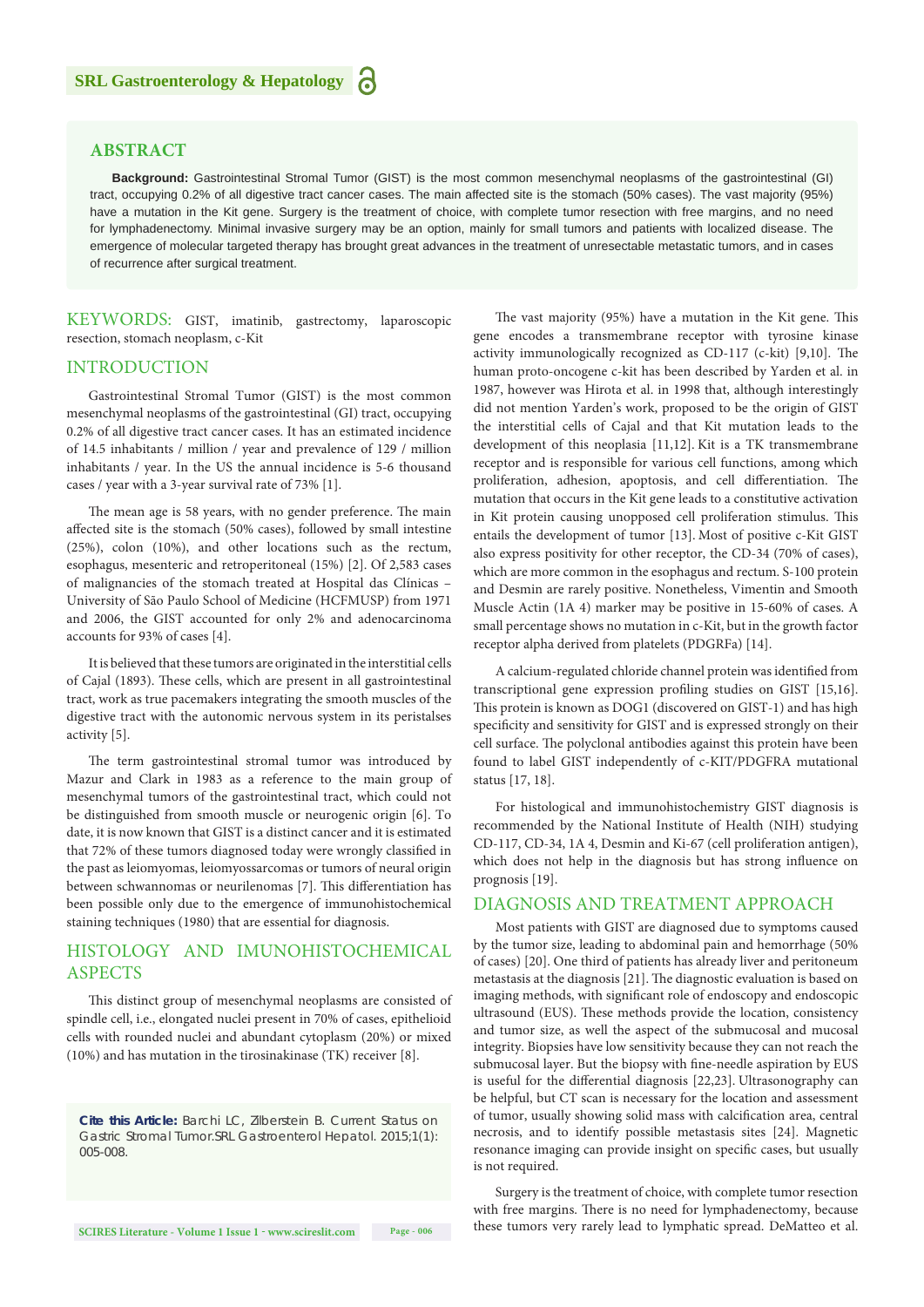#### **SRL Gastroenterology & Hepatology**

(2000) published a review of 200 cases of GIST, which 94 of them already had metastasis at diagnosis. There were only 6% of lymph node involvement in patients with metastatic disease [25]. Miettinem et al. (2005) reported another review of 1,765 cases of gastric GIST with long follow up and stated "... the fact of GIST does not develop lymph node metastasis should avoid lymph node dissection [26]. Exceptionally neoplastic lymph node invasion may occur, however, in general, is due to invasion by contiguity. Enucleation should be avoided and, if necessary, adjacent organs must be removed with the tumor, in order to reach R0 resection. Incisional biopsies (pre or intraoperative) should also be avoided because it can lead to neoplastic cells dissemination.

The type of surgery and the type of approach will depend on the tumor's size, characteristics and location. For small tumors located on the greater curvature the first option is the laparoscopy wedge resection. For small tumors located in gastric antrum, laparoscopic or conventional distal gastrectomy should be preferred. For tumors located in the lesser curvature an option would be to conduct endogastric surgery or hybrid procedures (laparoscopic and endoscopic) [27]. Tumors between 2 and 5 cm can be removed by wedge resection or through partial or total gastrectomy depending on the location, giving preference to the minimal invasive access. Laparoscopic surgery has been demonstrated to have higher rate of complete resection comparing to open surgery (97.5% vs. 85.2%), as well as a lower, complication rate, operative time, morbidity and length of hospitalization [28]. Notwithstanding, for tumors larger than 5 cm each case must be evaluated individually, but the risk of tumor's perforation often outweighs the benefits of minimally invasive surgery. One option would be to perform video-assisted surgery. Lesions smaller than 2 cm, due to its low degree of aggressiveness can be followed up every 6/12 months, as long as they are asymptomatic [29]. Hassan et al. (2008) demonstrated low mortality and overall survival at 5 years was 65% for patients who underwent surgical treatment [30].

Standard Chemotherapy is not effective in GIST treatment. For unresectable metastatic large tumors, with high risk of aggressiveness or recurrence after surgery (50% cases) [25], the treatment of choice

| <b>Table 1:</b> Proposed Approach for Defining Risk of Aggressive Behavior in GISTs |                          |                  |
|-------------------------------------------------------------------------------------|--------------------------|------------------|
|                                                                                     | Size (largest dimension) | Mitotic Count    |
| very low risk                                                                       | $<$ 2 cm                 | <5/50 HPF        |
| low risk                                                                            | $2-5$ cm                 | $< 5/50$ HPF     |
| intermediate risk                                                                   | < 5 cm                   | 6-10/50 HPF      |
|                                                                                     | $5-10$ cm                | $< 5/50$ HPF     |
| high risk                                                                           | $>5$ cm                  | > 5/50 HPF       |
|                                                                                     | $>10$ cm                 | any mitotic rate |
|                                                                                     | Any size                 | >10/50 HPF       |

Adapted from *Fletcher et al.* (2002)<sup>21</sup> HPF: high-power fields

*Cite this Article: Barchi LC, Zilberstein B. Current Status on Gastric Stromal Tumor.SRL Gastroenterol Hepatol. 2015;1(1): 005-008.*

is the imatinib mesylate (STI571), approved in 2002 by FDA. This gene therapy feature inhibits the TK activity of the Kit protein by competitively interaction with ATP for the binding site on Kit. Without ATP, which is the phosphorus source used for kinase function, Kit molecule can not phosphorylate the substrate leading to inhibiting cell proliferation and inducing apoptosis [13,31]. It should be noted that its antitumor activity depends on their continuous administration. In 2008, the FDA approved imatinib as adjuvant therapy for the treatment of c-KIT-positive GIST based on a multicenter randomized, double-blind phase III, placebo-controlled trial that showed better recurrence-free survival of 98% vs. 83% (HR =0.35, 95% CI 0.22– 0.53; P < 0.0001). There was no difference in overall survival [32]. There are reports of primary resistance (before 6 months) to this form of treatment in the range of 9 to 13%, and secondary (after 6 months) of 40 to 50% [33]. In these cases, it is suggested to double the dose of 400 mg / day to 800 mg or replace the drug to sunitinib malate (SU11248), a second-line tirosinekinase inhibitor (TKI) that's indicated for patients with imatinib intolerance or resistance [34,35]. In 2013, the FDA approved Regorafenib, a thirdline TKI for patients who previously failed imatinib and sunitinib treatment. Failure was defined as either intolerance or progression with imatinib and solely progression with sunitinib [36].

#### PROGNOSTIC VIEW

The potential aggressiveness of the tumor and disease free survival after surgical resection depends mainly on the tumor size, mitotic index and tumor location (Table 1). It is known that larger tumors with high mitotic index and located in the small intestine has higher probability of relapse. Even after complete resection, at least 40% of patients will relapse within 5 years [37].

Some other embodiments are also related to more or less tumor aggressiveness such as tissues and surrounding organs invasion, liver and peritoneum metastasis, necrosis, hemorrhage, cellular polymorphism, DNA ploidy, c-Kit mutations and CD-34 positivity [38].

Neoadjuvant treatment with imatinib may be applied in some situations with the goal to decrease tumor size and to make initially inoperable cases suitable for surgical treatment. In approximately 70% of cases there will be tumor mass reduction and the disease will remain stable in approximately 15% of cases [39].There are no studies to confirm their real advantage, but some case reports advocate that this effort should be carried out for at least 1-2 years. Unfortunately, only 25% of patients will be suitable to surgical resection after this approach [40].

#### **CONCLUSION**

In recent years the diagnosis of GIST has become increasingly common in everyday practice of surgeons and oncologists, mainly due to advances in imaging diagnostic methods and immunohistochemistry. In order to provide better outcomes and long-term survival rates, quick and accurate diagnosis is essential. The laparoscopic approach for small tumors and localized disease is feasible and should be performed whenever possible. The emergence of molecular targeted therapy has brought great advances in the treatment of unresectable metastatic tumors, and in cases of recurrence after surgical treatment.

#### **REFERENCES**

- 1. [Rubin JL,Sanon M,Taylor DC,Coombs J Bollu V,et al.Epidemiology, survival,](http://www.ncbi.nlm.nih.gov/pubmed/21475624)  [and costs of localized gastrointestinal stromal tumors. See comment in](http://www.ncbi.nlm.nih.gov/pubmed/21475624)  [PubMed Commons below Int J Gen Med. 2011; 4: 121-130.](http://www.ncbi.nlm.nih.gov/pubmed/21475624)
- 2. [Saund MS,Demetri GD,Ashley SW.Gastrointestinal stromal tumors \(GISTs\).](http://www.ncbi.nlm.nih.gov/pubmed/15703627)  [See comment in PubMed Commons below Curr Opin Gastroenterol. 2004;](http://www.ncbi.nlm.nih.gov/pubmed/15703627)  [20: 89-94.](http://www.ncbi.nlm.nih.gov/pubmed/15703627)